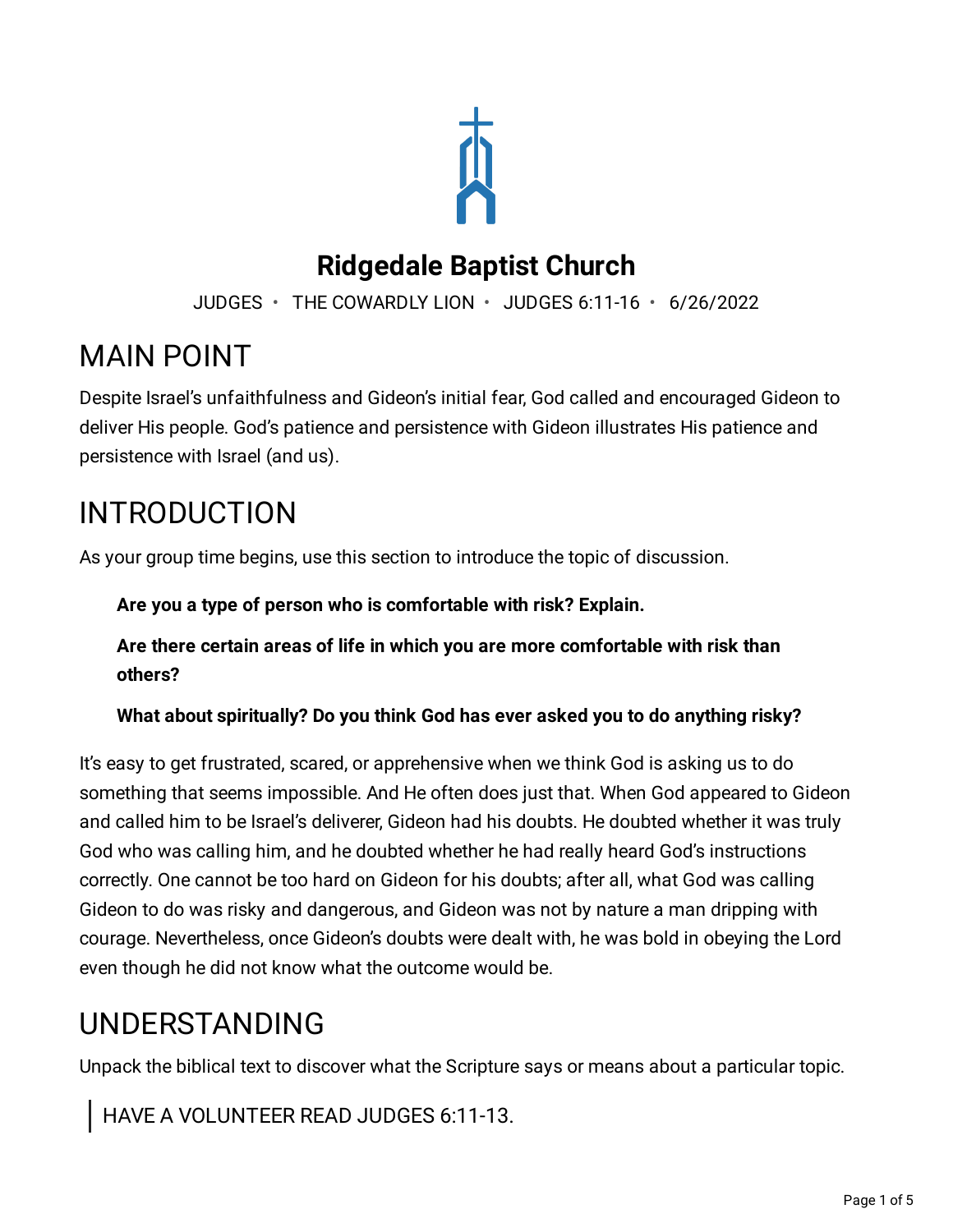**These verses set the stage for God to call forth Gideon to lead the Israelite people. What was the spiritual climate of Israel like before Gideon came on the scene?**

#### **Being three weeks into this series now, what patterns are emerging? What conclusions can we draw about this time in Israel's history?**

Judges 6 opens with yet another Israelite relapse into Baal worship. This time the Lord handed the people over to be oppressed by several groups of semi-nomadic peoples. The oppression included elements of the classic conflict between nomadic herders and sedentary farmers. The result was that the Israelites lost their crops, sinking them into poverty. They cried out to God for help. God then reminded His people through a prophet of the correlation between their weakness before enemies and their disobedience to Him (see 6:7-10). At the same time, however, God also was preparing to call forth another deliverer to help them.

### **Where is Gideon when the Angel of the Lord finds him? What does this tell us about Gideon?**

### **The angel's statement confuses Gideon. How does Gideon see his circumstances differently than the Angel? What different feelings was Gideon dealing with in this moment?**

The first thing we are told about Gideon's demeanor is that he was afraid (v. 11). While the Midianites were attacking Israel, Gideon was hiding behind a wine vat. As we have seen through this series so far, God punished Israel for their own good and out of His love for them. Gideon simply did not see it this way. He felt that the God who pulled His people out of Egypt through great leaders like Moses had abandoned them. Gideon was looking for Moses, but God was calling Gideon to be the Moses of His people.

#### **Despite Gideon's visible fear, the Lord addressed him as "mighty warrior." How was the Lord's estimation of Gideon quite different than Gideon's estimation of himself?**

#### **Gideon evoked the name of Moses as a great leader of Israel. If you are familiar with Moses, what parallels are there between Gideon's and Moses' callings?**

Clearly, Gideon was a fearful man. Yet the point of God's calling was not who Gideon was, but in who God could make him. Interestingly, Gideon invoked Moses as a great deliverer of Israel. Yet when God called Moses (in the land of Midian no less), Moses questioned God's choice. Moses was timid and fearful (Ex. 3:11). What we are meant to see through the examples of these weak men is the power of God through the faith of His servants. God's power is made perfect in human weakness (2 Cor. 12:9). From Moses, to Gideon, to the upper room after the resurrection,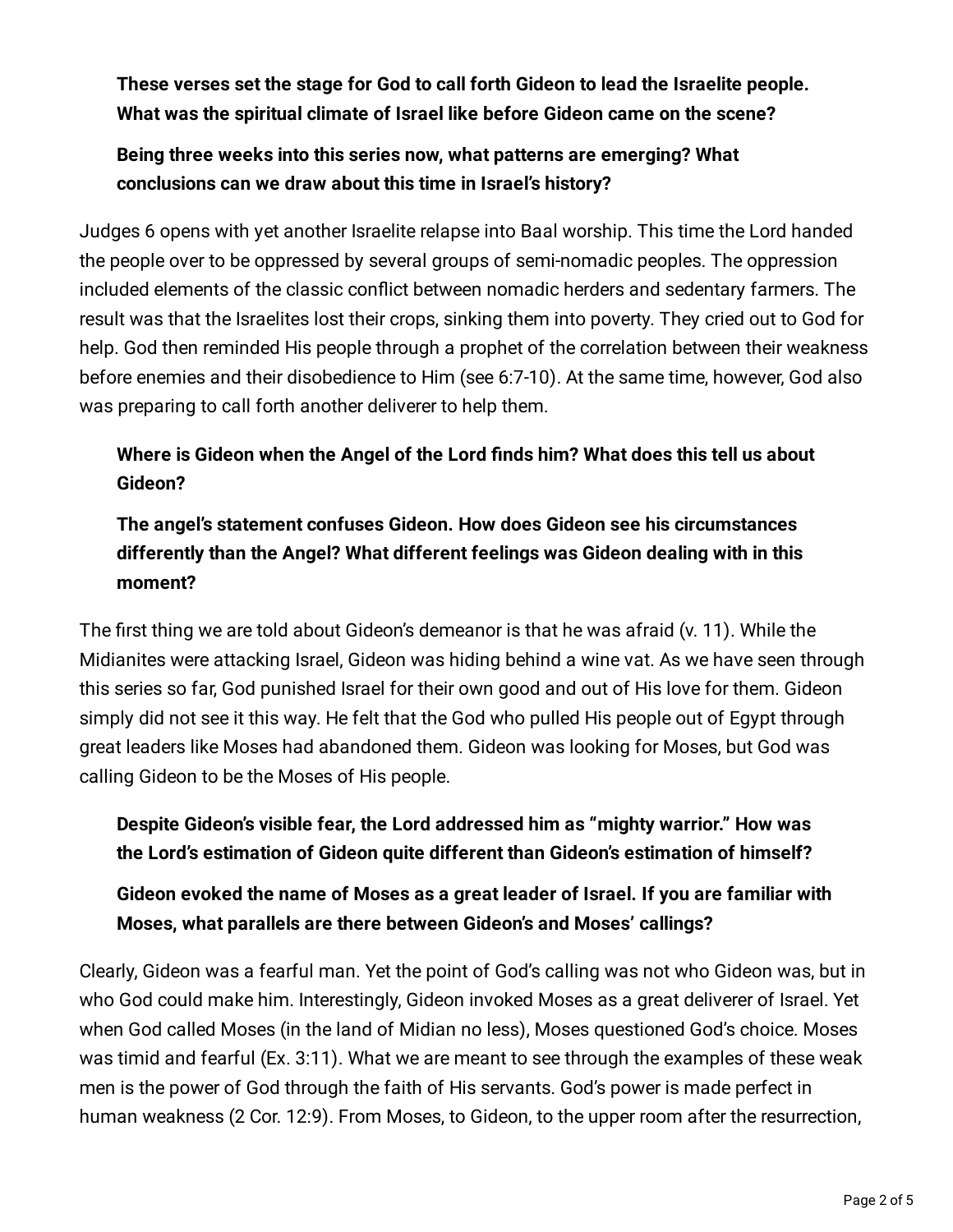the Bible is filled with God's calling coming into contact with human weakness and shining through it. God is bigger than our fear.

**Where in your life and walk with the Lord do you identify with Moses and Gideon? Has the Lord ever asked you to do something that left you feeling under-qualified and overwhelmed? What are these experiences meant to teach us about God?**

HAVE A VOLUNTEER READ JUDGES 6:14-16.

#### **How did the Angel of the Lord shift Gideon's focus away from himself?**

The Lord addressed Gideon not in terms of who he was, but in terms of what the grace of God could make of him. Gideon needed to stop focusing on how terrible the Midianites were and on how small he was. Instead, he needed to have confidence that God could save again. More than that, he needed to have faith that God could use him to deliver the Israelites.

**What excuses did Gideon give God to make his case that God had called the wrong man? What was God's response to these excuses?**

**How can focusing on our family lineage or personal background hinder our walk with the Lord? How can our weaknesses emphasize God's provision, strength, and glory?**

**Where do we see God's patience and persistence in His response to Gideon? How have you met the character of God this way in your own life?**

Twice in verses 14 and 16, God reaffirmed His call and purpose in Gideon's life despite Gideon's protests. Gideon was only looking at himself. Of course Gideon, in his own power, did not have the skills necessary to defeat the people standing against Israel. But the Book of Judges shows us the power of God to overcome the deepest human problems. The biggest problem the people of Israel faced was not the people of the land, but their sin-sick hearts. Their sin led them away from God and into more sin; looking to God and seeing God work through appointed deliverers was the way out. Gideon's example shows us the power of God to work even through the most imperfect servants.

# APPLICATION

Help your group identify how the truths from the Scripture passage apply directly to their lives.

**What are the reasons you have, at times, doubted God's purpose in your life like Gideon? What is God able to do in His power to overcome your weakness? What promises has He given you in Scripture?**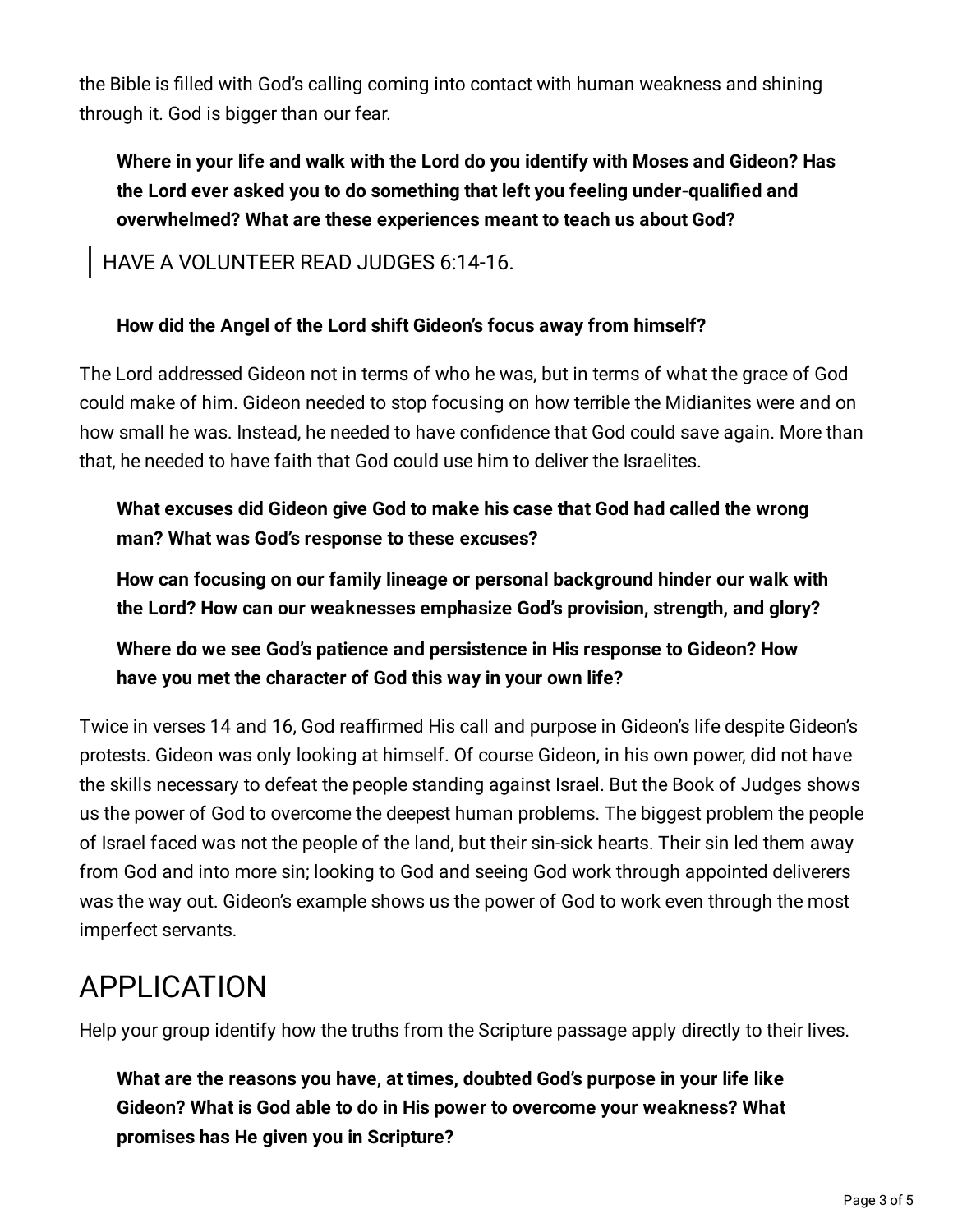**When you find yourself timid and fearful, how can this group be an encouragement to you to trust God? Is anyone dealing with fear and timidity right now?**

**Being open and honest about our struggles is a great way to help others see God working in our lives. What non-believing friend might be willing to hear your story of struggles and the perseverance of faith?**

## PRAYER

Praise God for His ability to work in our lives despite our weakness. Ask that your own weakness would not lead you to fear, but to trust in God who will deliver you from fear.

## **COMMENTARY**

JUDGES 6:11-16

6:11-12. Confrontation. The scene shifts to one apparently insignificant member of that nation who was tucked away from harm, hiding his wheat... from the Midianites. He was attempting the almost impossible task of threshing the grain in a partially enclosed winepress. Ordinarily, threshing was done on hilltops so the mixture of chaff and grain could be tossed into the air, allowing the wind to scatter the husks while the grain fell straight down and gathered into a mound. The oppression of the Midianites reduced Israel to such pathetic activities.

It is to this unlikely young man that the angel of the Lord came. His name was Gideon ("one who cuts down" in an agricultural context; Block renders the name "hacker" or "hewer"), and he was the son of Joash the Abiezrite. The greeting that the angel of the Lord gave him was startling: The Lord is with you, mighty warrior. Gideon's present circumstances (and undoubtedly his appearance!) did not evoke an image anything close to what a "mighty warrior" would project. Since Gideon did not react to the title, it is likely that he did not take the introduction seriously.

6:13. Complaint. Gideon probably did not discern anything supernatural in this being's demeanor or appearance. He certainly did not respond in awe, but he brought up the age-old theological complaint about the problem of evil: If God is all-powerful and all-good, why does he allow evil to exist, especially against his chosen people? Two points are significant here.

First, Gideon regarded Israel's bondage to be entirely God's fault, with no thought given to the role Israel played in bringing judgment upon herself. Second, Gideon had not listened carefully to the angels' address that the Lord was with him ("you" is singular) and responded with the complaint, If the Lord is with us (pl.), why has all this happened to us (pl.)?